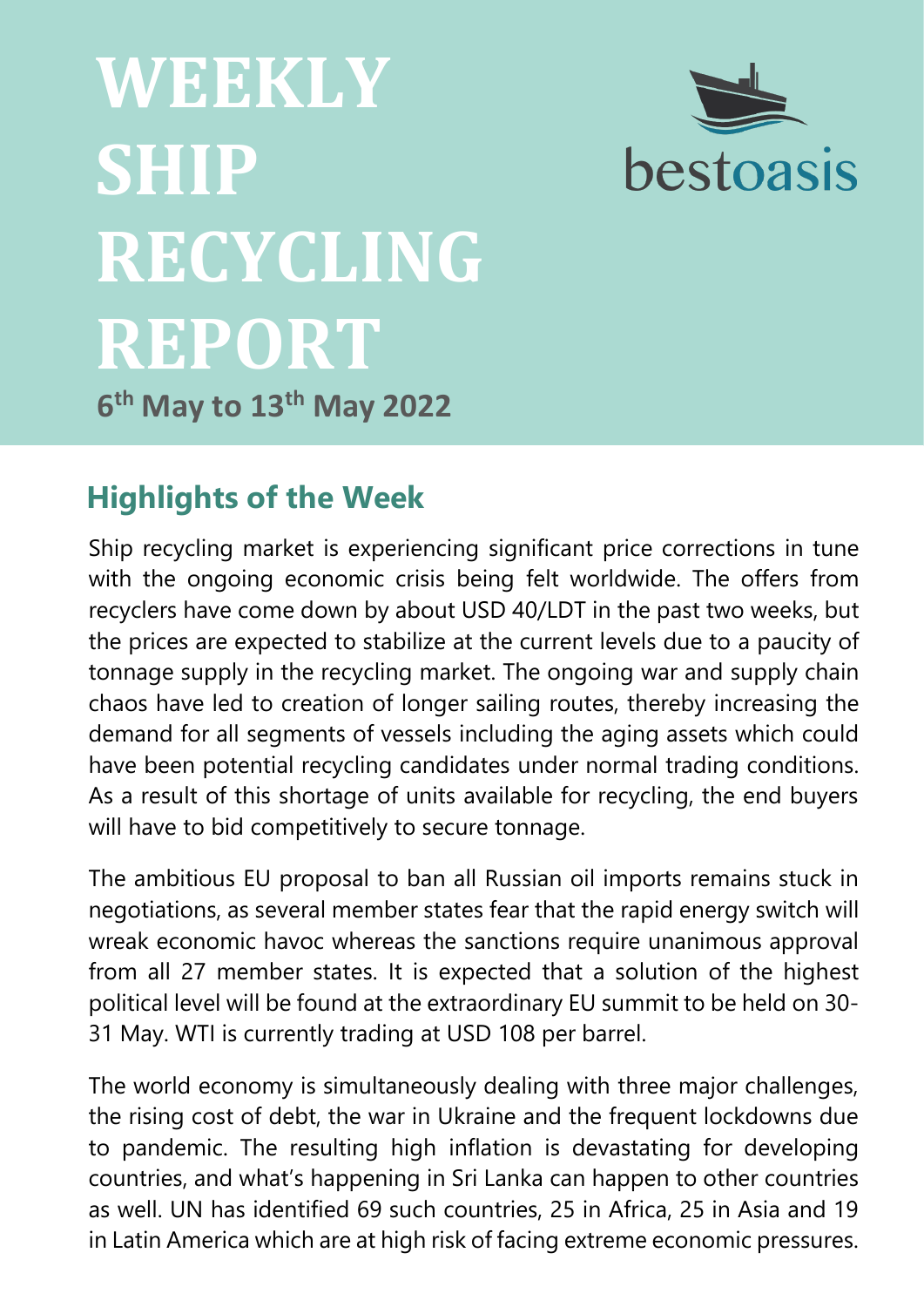

### **Leading the subcontinent market**

The offers from end buyers have gone through some price correction this week due to weak economic sentiments and overall decline in international scrap prices. However, stable domestic demand and promising export markets are likely to maintain steel prices in India, ensuring good offers from recyclers of Alang.

Indian Rupee tumbled to a record low, while stocks retreated amid growing concerns that accelerating inflation may force the central bank to tighten rates more aggressively. It is currently trading at INR 77.43/USD.

Sharp outflow of foreign portfolio investor (FPI) money from Indian markets amid concerns over global growth, rising [inflation](https://indianexpress.com/article/explained/everyday-explainers/what-are-wholesale-price-index-consumer-price-index-inflation-rates-7820831/) and monetary tightening by central banks has accelerated the fall in equity markets.



### **Beaching Dates:**

14<sup>th</sup> May to 22<sup>nd</sup> May 2022 27<sup>th</sup> May to 4<sup>th</sup> June 2022 11<sup>th</sup> June to 20<sup>th</sup> June 2022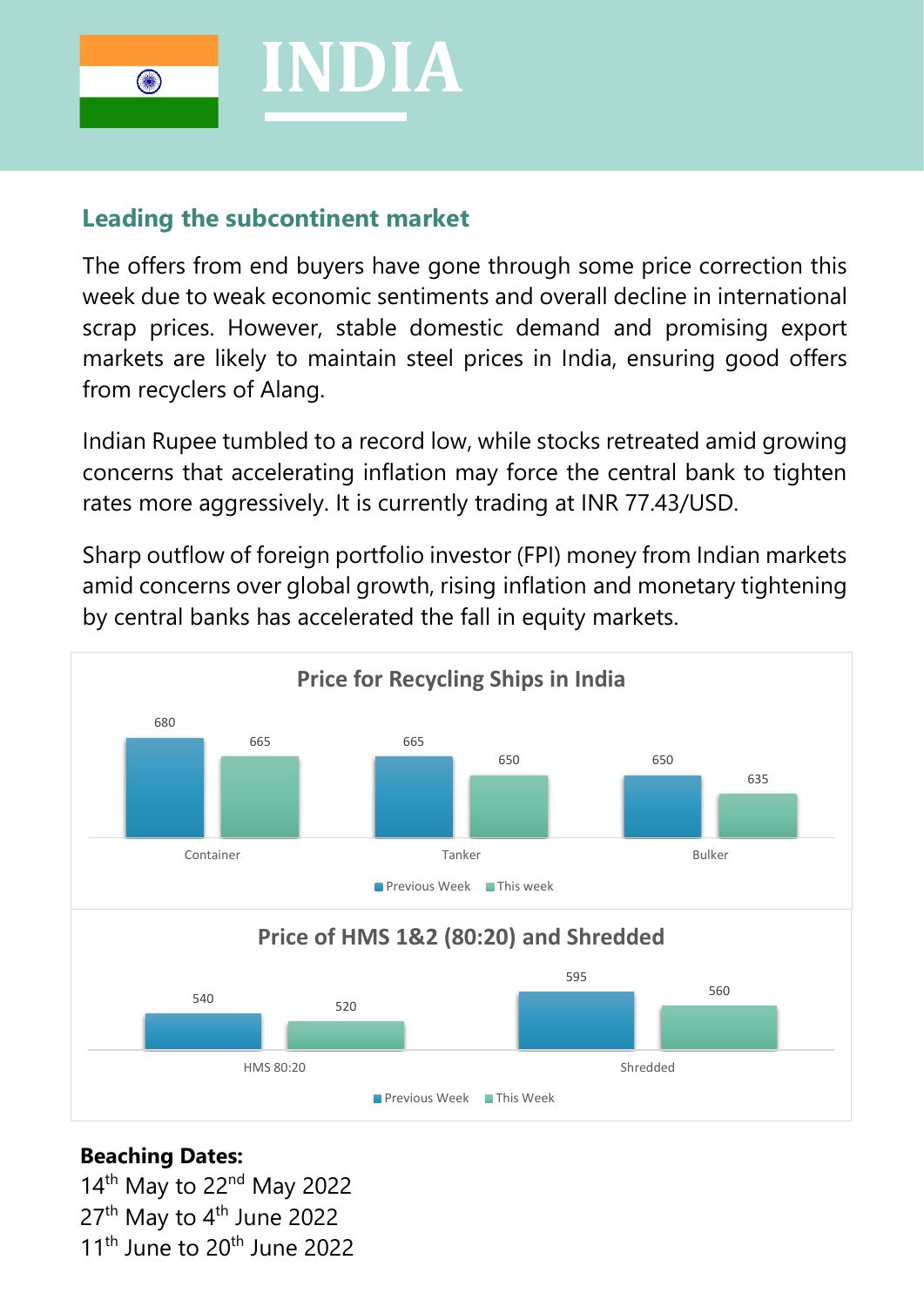**BANGLADESH**

### **Demand yet to pick up**

The market participants are back after long Eid holidays, but the enquiries have not seen an uptick as the recyclers have sufficient inventory on hand and they are willing to wait and watch for the global scrap prices to stabilize.

The depreciation of BDT against USD has kept the market sentiments subdued this week. The demand for the US currency increased recently due to higher prices of essential items following the ongoing Russia-Ukraine war. The currency is trading at BDT 86.67/USD.

Imported scrap prices have softened by USD 35-40/MT after the market reopened following Eid holidays.



### **Beaching Dates:**

16<sup>th</sup> May to 19<sup>th</sup> May 2022 29<sup>th</sup> May to 1<sup>st</sup> June 2022  $13<sup>th</sup>$  June to  $16<sup>th</sup>$  June 2022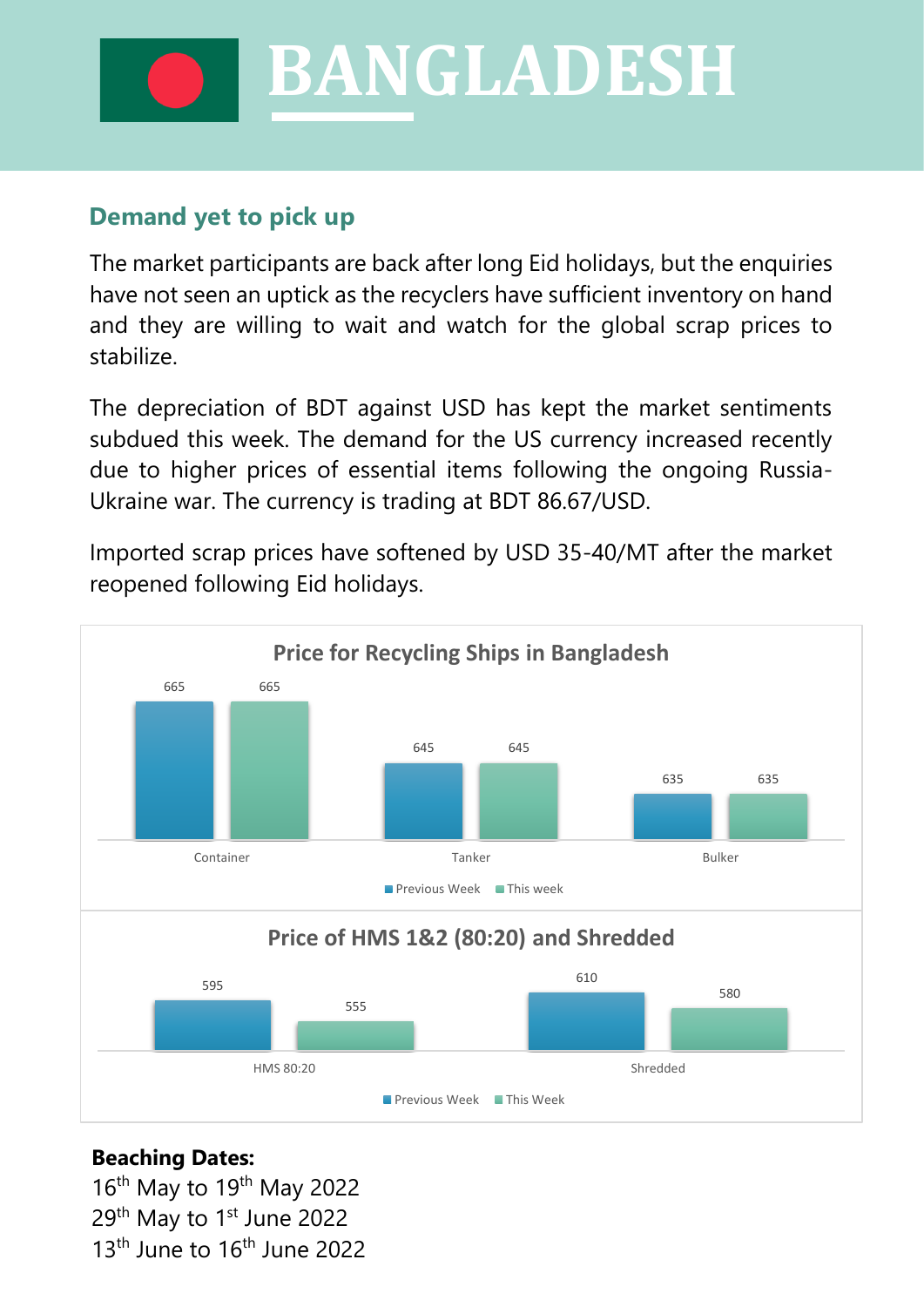**PAKISTAN**

### **PKR hits a new all-time low**

The recyclers from Gadani remained quiet this week as imported scrap prices went on a downward spiral when the markets reopened after Eid holidays. The end buyers are willing to secure tonnage to meet the domestic demands but are delaying in anticipation of a further price correction.

Dried-up foreign currency inflows, coupled with the delay in the revival of the IMF's bailout package and political instability in the country are adding to the pressure on the PKR which has maintained a downtrend trend for a year. PKR which traded at 152.27 in May 2021, is currently trading at 192/USD, losing about 20% of its value within a year.



Imported scrap prices softened by about USD 20/MT week-on-week.

#### **Beaching Dates:** Throughout the month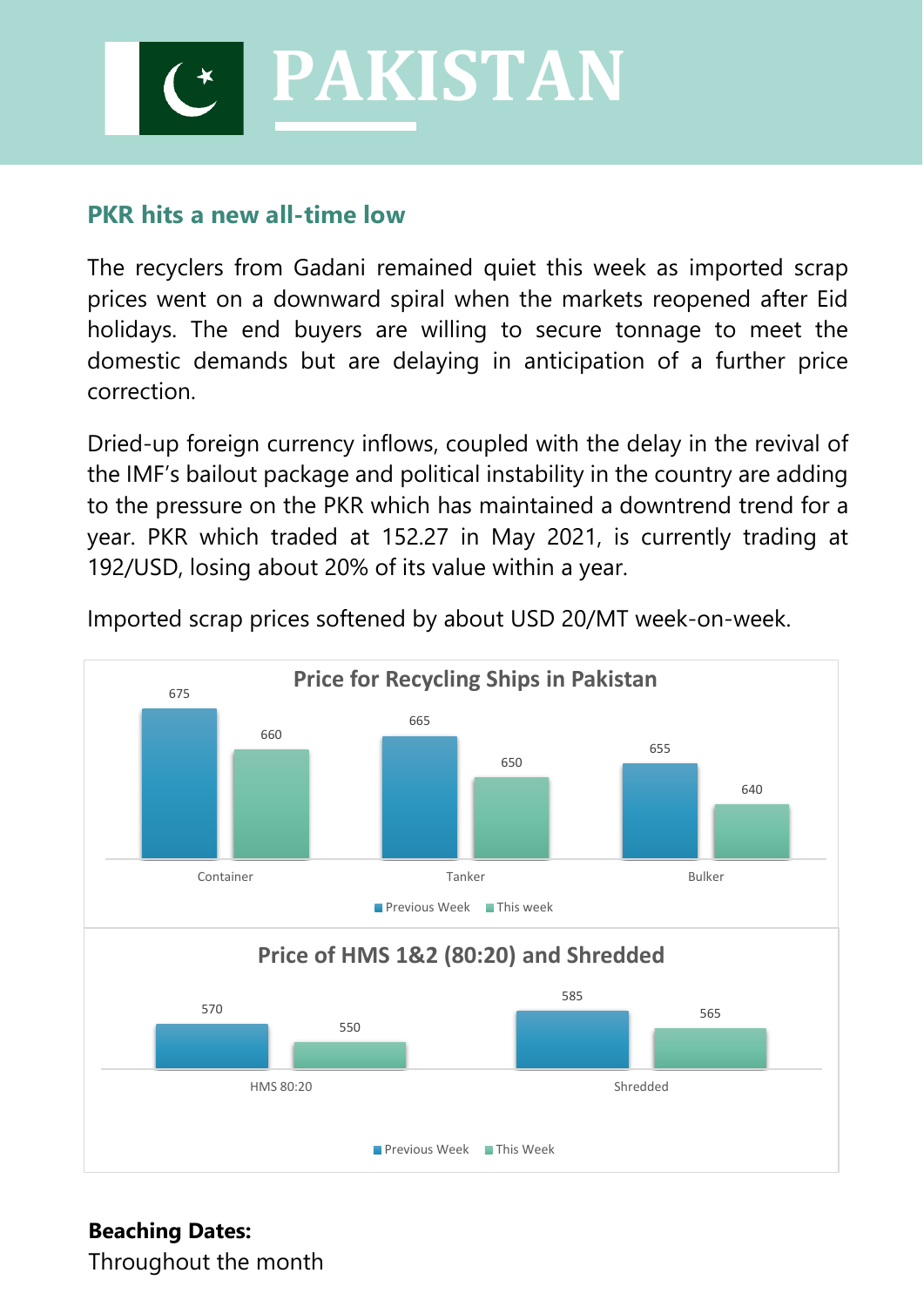

### **Sharp drop in prices due to weak demand**

The end buyers of Turkey are hesitating to secure tonnage amidst the collapse of steel prices in the domestic market. There are sharp price cuts in the local market amid sluggish buying interest as the mills seek to spur sales by offering lower prices.

Inflation in Turkey has reached an unprecedented level, and everything is becoming more expensive day by day. The Turkish Lira lost ground against the dollar for seventh straight session on Friday and is currently trading at TL 15.46/USD while the authorities are using depleted foreign currency reserves in an effort to stabilize the exchange rate.



Imported scrap prices have weakened by about USD 60/MT this week.

# **Beaching Dates:**

Throughout the month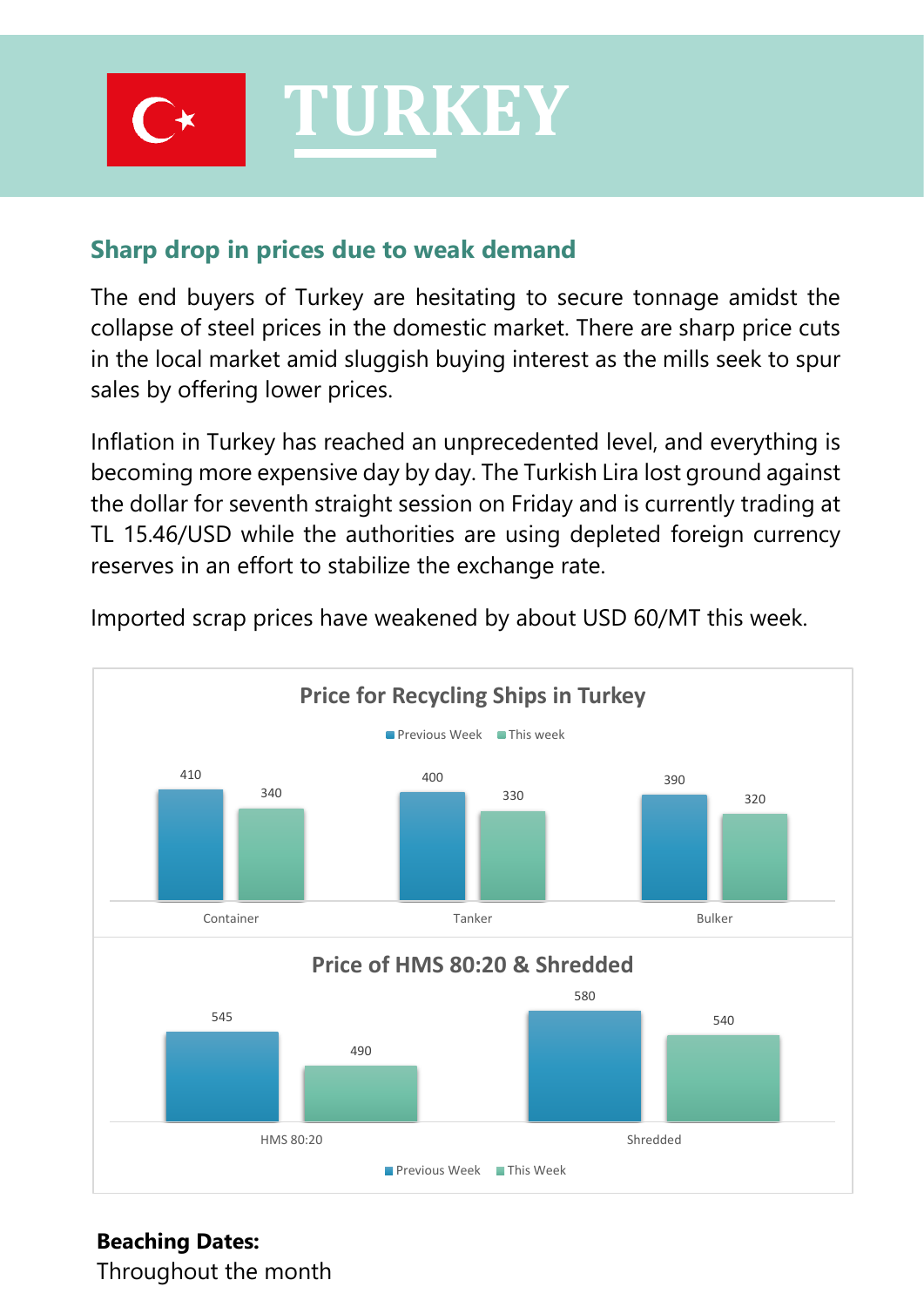# **LIST OF VESSELS SOLD THIS WEEK**

| <b>Vessel Name</b>        | <b>Type of</b><br><b>Vessel</b> | Year<br>of<br><b>Build</b> | <b>Country</b><br>of Build | <b>LDT</b> | <b>Term of Sale</b>                    | <b>Location of</b><br><b>Delivery</b> | Sale Price/LDT<br>(USD) |
|---------------------------|---------------------------------|----------------------------|----------------------------|------------|----------------------------------------|---------------------------------------|-------------------------|
| HL RICHARDS<br><b>BAY</b> | <b>BULKER</b>                   | 1997                       | S. KOREA                   | 18,109.00  | AS-IS<br>(For HKC compliant recycling) | SINGAPORE/<br>S. KOREA                | <b>UNDISCLOSED</b>      |

# **BUNKER PRICES AT PORT**